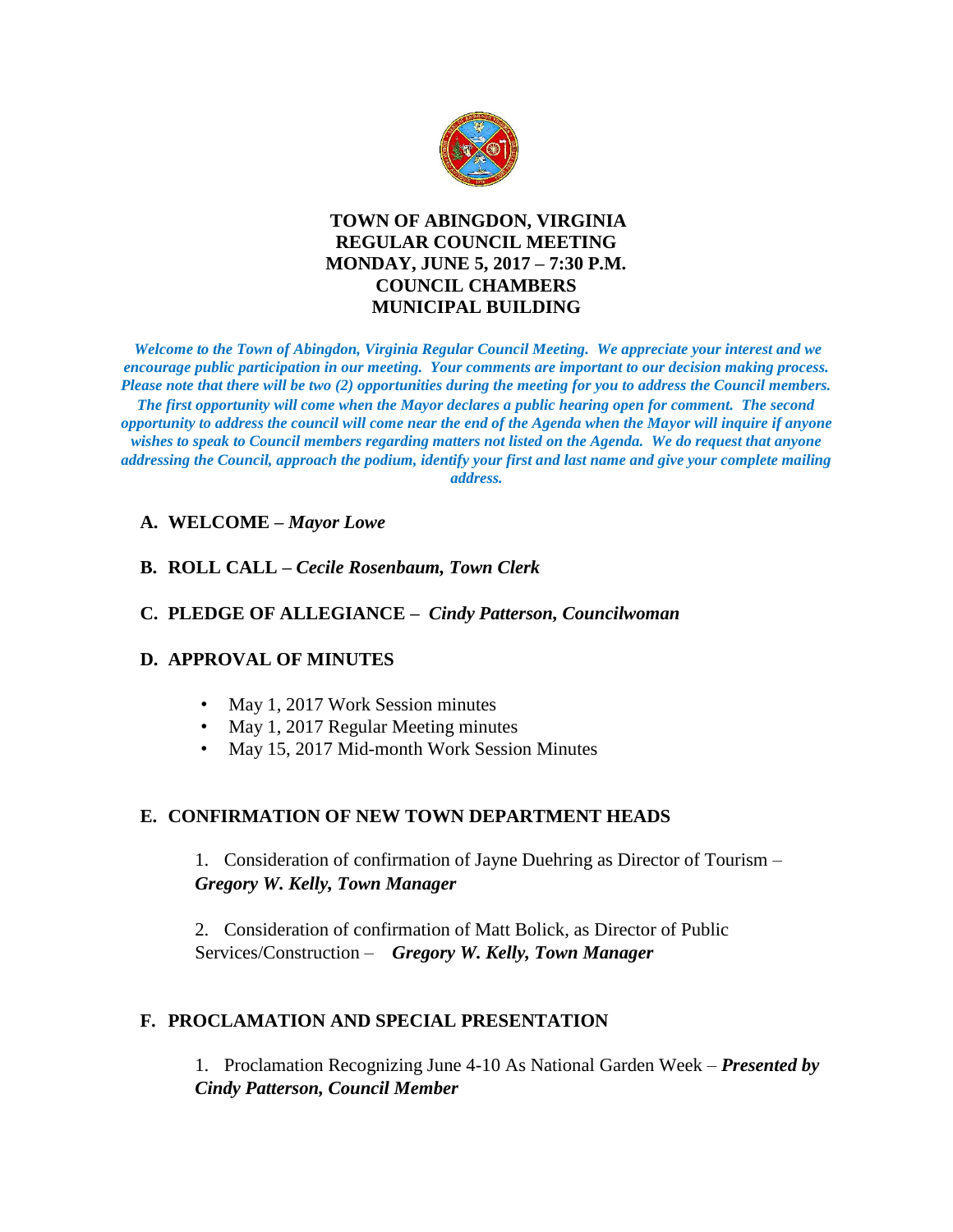Council Agenda June 5, 2017 Page Two

> **G. PUBLIC COMMENTS –** Please place your name on the sign-up sheet provided and comments are limited to three (3) minutes.

# **H. PETITIONS, PUBLIC HEARINGS AND FIRST READING OF ORDINANCES –**

- 1. **PUBLIC HEARING** First Reading of Ordinance Ordinance of the Council of the Town of Abingdon, Virginia Proposing a Real Property Tax Increase for the Fiscal Year 2017-2018 – *Gregory W. Kelly, Town Manager*
- 2. **PUBLIC HEARING –** Consideration of proposed sale of property, 2,125 square feet or .049 acres, more or less, being a portion of Tax Map No. 012-2-28, currently owned by the Town of Abingdon, 133 West Main Street, Abingdon, Virginia. *– Deb Icenhour, Town Attorney and Matt Bolick, Dir. of Public Services and Construction*

#### **I. SECOND READINGS**

1. Consideration of General Fund & Sewer Fund Budget proposal for the Town of Abingdon, Virginia for the fiscal year beginning July 1, 2017 through June 30, 2018 – *Greg Kelly, Town Manager*

# **J. CONSIDERATION OF BIDS – NONE**

# **K. REPORTS FROM THE TOWN MANAGER/ASSISTANT TOWN MANAGER**

1. Consideration of authorization to drawdown bond funds for the cost of the wetlands mitigation and the acquisition of the right of way properties relative to the Meadows property *– Greg Kelly, Town Manager*

2. Consideration of award of contract to CHA for the design of the proposed sports complex on the Meadows property; authorization of the Town Manager to execute any and all documents associated with the contract; and to drawdown funds from the bond proceeds for payment to CHA for their services – *Greg Kelly, Town Manager*

3. Consideration of Approval of the Employee Handbook **–** *Stacey Reichler, Dir. of Human Resources*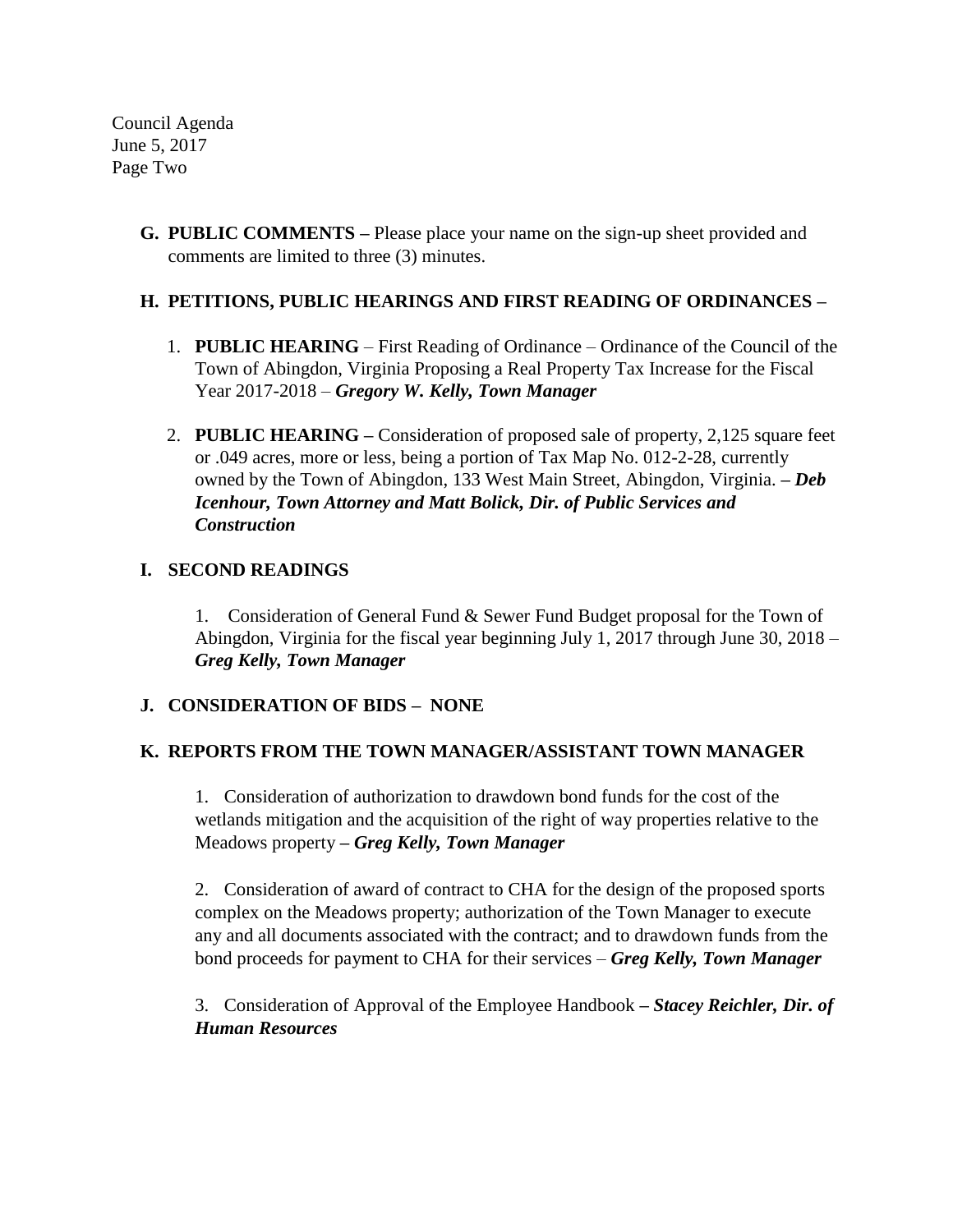Council Agenda June 5, 2017 Page Three

> 4. Consideration of approval of equipment to be sold as surplus – *Matt Bolick, Director of Public Services/Construction*

5. Consideration of moving the July Work Session and Regular Council meetings to July 10th , 2017 – *Gregory W. Kelly, Town Manager*

# **L. RESOLUTIONS – None**

# **M. OLD BUSINESS/WORK SESSION AGENDA ITEMS NOT COVERED DURING WORK SESSION MEETING**

# **N. APPOINTMENTS TO BOARDS AND COMMITTEES**

# 1. **Planning Commission**

- $\triangleright$  Appointment to fill the unexpired term of Maggie Costello who is not able to complete her appointment
- $\triangleright$  Appointment to fill the term of Jayne Duehring who is not eligible to serve

# 2. **Tourism Advisory Committee**

- $\triangleright$  Appointment to fill the vacant term of a Bed & Breakfast representative
- $\triangleright$  Appointment to fill the vacant term of a Downtown Merchant representative
- $\triangleright$  Appointment to fill the vacant term of a Member at Large

*If Council so desires, Closed Session pursuant to the Code of Virginia, 1950, as amended, Section 2.2-3711(A)(1) for the purpose of considering applications to fill the positions on the Planning Commission and the Tourism Advisory Committee* 

# **N. COUNCIL MEMBER REPORTS**

# **O. ANNOUNCEMENTS**

- June 1 July 31, 2017 "Virginia Intermont College: What Remains by Haley Hensley" – William King Museum of Art
- June 1 September 17, 2017 "Animal Nature 30 Year Retrospective Ralph Slatton" – William King Museum of Art
- June 7 Bingo The Community Center of Abingdon
- June 8 "The Broadcast" Thursday Jams Abingdon Market Pavilion